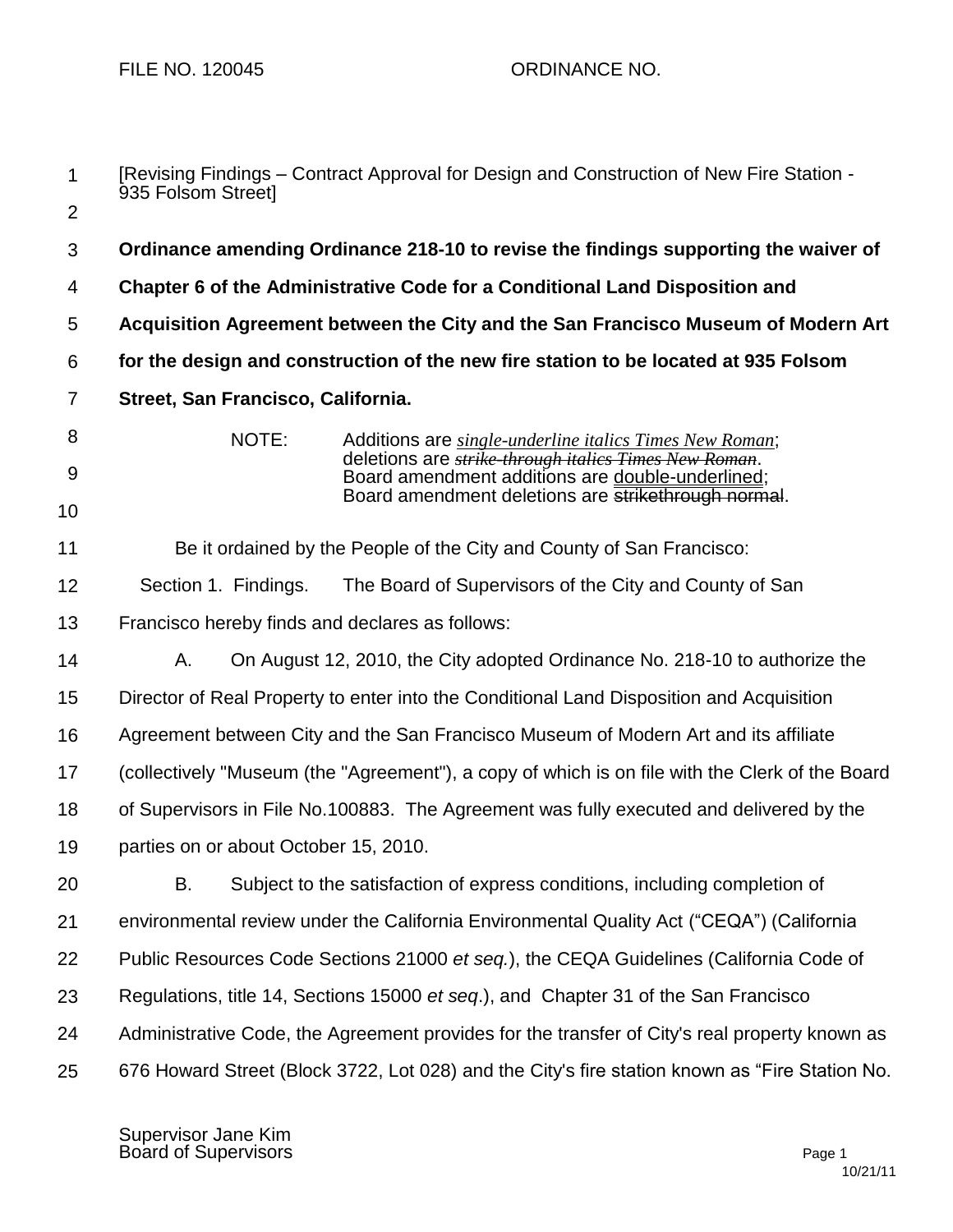1 2 3 4 5 6 7 8 1" located on such real property, together with an adjoining section of right-of-way known as Hunt Street also located within Block 3722, in San Francisco, California in exchange for (i) the 9,000-square-foot northern portion (the "Replacement Property") of Museum's parcel of real property located at 935 Folsom Street (Block 3753, Lot 140) in San Francisco, (ii) a new fire station to be constructed by Museum, at Museum's sole cost and expense (the "Replacement Fire Station"), on the Replacement Property, and (iii) a parking easement over an approximately 1,800-square-foot adjacent portion of the remaining 5,400-square-feet of such parcel (the "Parking Easement").

9 10 11 12 13 14 15 C. Ordinance No. 218-10 also contains the Board's express finding that no City funds will be used to pay any amounts to be expended pursuant to any contract entered into by or on behalf of Museum to build the Replacement Fire Station or improve the Replacement Property for City's use (inclusive of contracts for any materials, equipment, supplies, or services incorporated or utilized in the construction of the Replacement Fire Station and the associated other improvements to be constructed on the Replacement Property and the Parking Easement).

16 17 18 19 20 21 22 23 D. Ordinance 218-10 also contains the Board's finding that the construction by Museum of the Replacement Fire Station and the associated other improvements to be constructed on the Replacement Property and the Parking Easement, as contemplated by the Agreement, does not constitute a public work project and provides that and all contracts entered into by or on behalf of Museum in connection with architectural, surveying, engineering, legal, project management, construction, contracting, and other consulting services for the Replacement Fire Station shall be exempt from all of the requirements of Chapter 6 of City's Administrative Code Exemption.

24 25 E. Since Ordinance 218-10 was enacted, the Fire Department has determined that it intends to enhance the architectural design and functionality of the Replacement Fire

Supervisor Jane Kim Board of Supervisors **Page 2**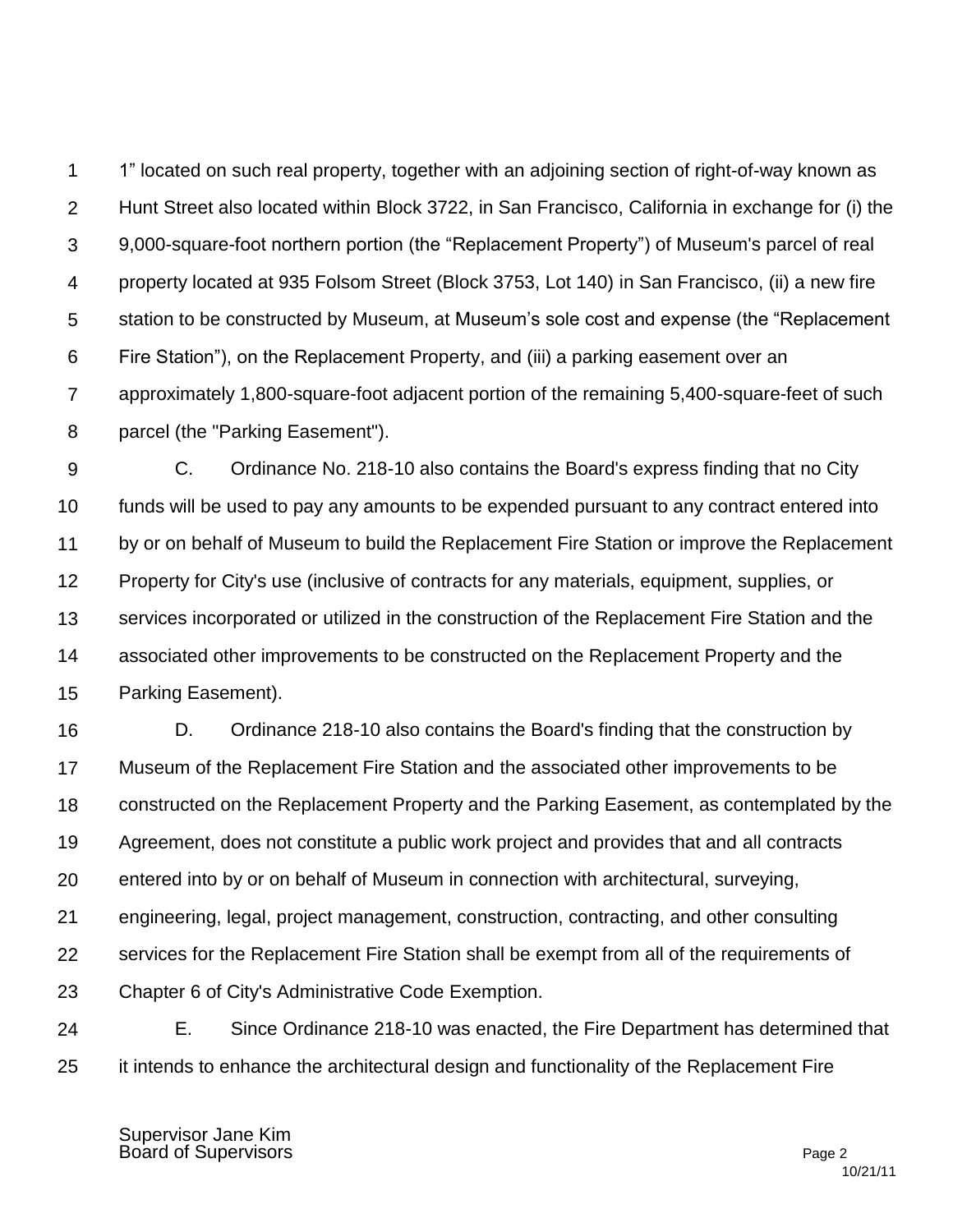1 2 3 4 5 6 7 8 9 10 11 12 13 14 15 Station beyond that which the Museum is required to provide pursuant to the Agreement by additional reinforcement and finish to the slab of the apparatus bay, certain functional connections with air compressor units, various flooring, wall, door and window treatments or adjustments, and coordinated installation of telecommunications, data and fire/life safety lines, (collectively, the "Additional Improvements"). Subject to the appropriation of adequate of funds pursuant to the City's annual appropriations for Fire Department facilities improvements, the Fire Department intends to expend City funds for the construction of the Additional Improvements. The cost of construction of the Additional Improvements is estimated at approximately \$400,000 or less if constructed by Museum's contractors as a part of the original construction of the Replacement Fire Station. Such cost is expected to materially rise if implemented as a City construction project after the completion of the initial construction of the Replacement Fire Station because a separate City construction process is expected to entail construction staging, demolition, and remodeling costs, and other construction and administrative costs that should be avoidable if the Additional Improvements are completed during the original construction of the Replacement Fire Station.

16 17 18 19 20 21 22 23 24 F. The estimated expenditure of City funds for the Additional Improvements does not alter the Board's determination that the exchange transaction contemplated by the Agreement is beneficial to the City and in its best interests. The estimated cost of the Additional Improvements is expected to constitute less than 7% of the total construction cost of the Replacement Fire Station and less than 5% of the total value of the Replacement Property to be received by the City pursuant to the exchange transaction contemplated by the Agreement. Section 2. Amendment of Section One of Ordinance 218-10. The Board's finding contained in Section 1K of Ordinance 218-10 is hereby amended and restated in its entirety as follows:

25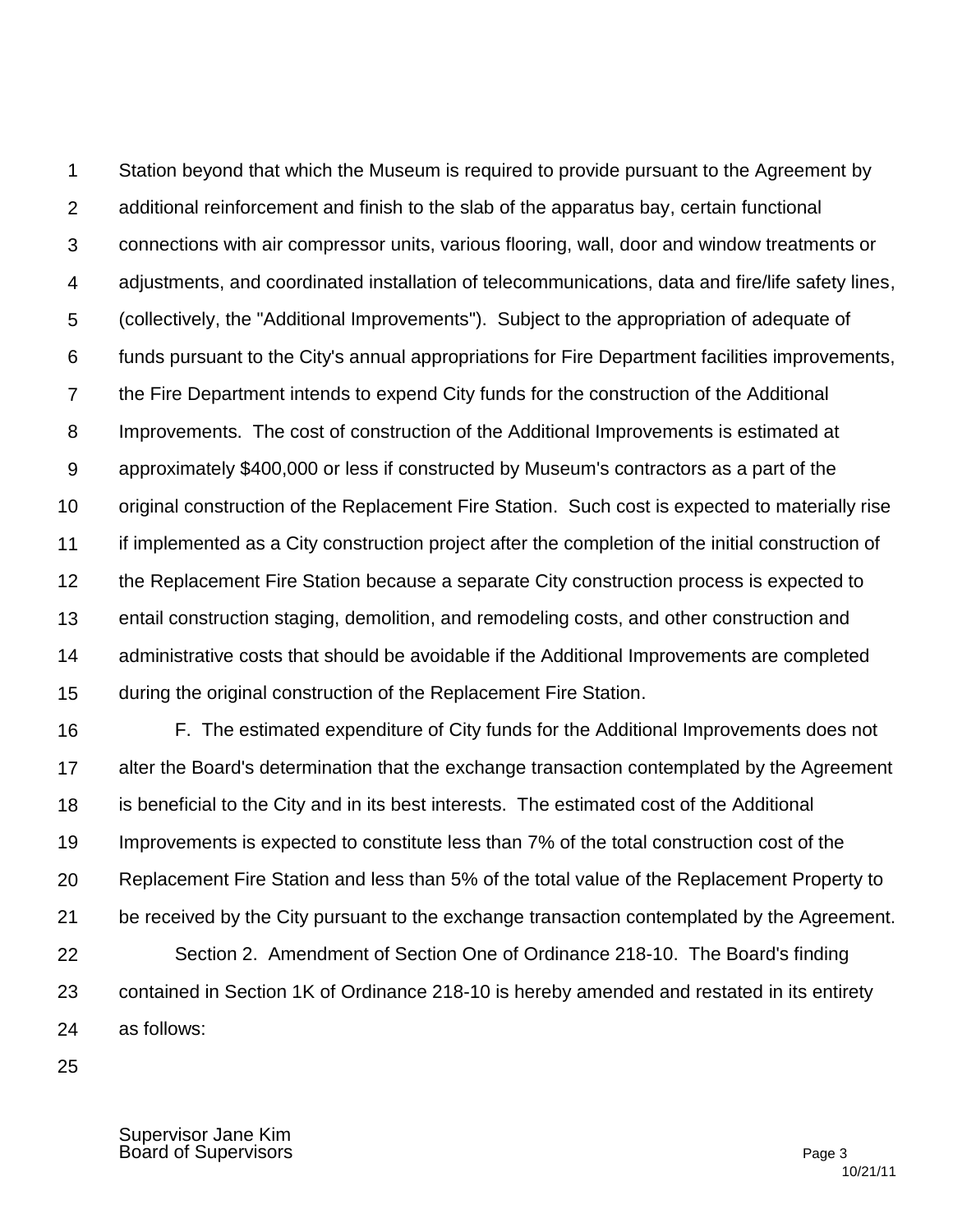1 2 3 4 5 6 7 8 9 10 11 12 13 14 15 16 17 18 "K. The Board understands, and the Agreement provides that, (i) no City funds will be used to pay any amounts to be expended pursuant to any contract entered into by or on behalf of Museum to build the Replacement Fire Station as described in the Agreement or improve the Replacement Property for City's use (inclusive of contracts for any materials, equipment, supplies, or services incorporated or utilized in the construction of the Replacement Fire Station and the associated other improvements to be constructed on the Replacement Property and the Parking Easement) and (ii) to the extent the fair market value of the Museum Transfer Property and Museum's cost to construct the Replacement Fire Station exceed the fair market value of the City Property, such additional amount shall be deemed a gift to City by Museum and no additional consideration shall be due or payable from City to Museum as a result of such difference in value. Notwithstanding the foregoing, the Board understands that City funds otherwise allocated to the Fire Department as part of the City's annual appropriations process in an amount not to exceed \$400,000 may be expended to enhance the architectural design and functionality of the Replacement Fire Station beyond that which the Museum is obligated to provide pursuant to the Agreement and that it may be most expeditious and cost effective for the City to have such architectural enhancements constructed by Museum's contractors as a part of the initial construction of the Replacement Fire Station."

19

20

Section 3. Except as specifically modified by this Ordinance, the text of Ordinance 218-10 is unchanged.

21

 $\setminus$ 

 $\setminus$ 

- 22
- 23  $\setminus$
- 24  $\setminus$
- 25  $\lambda$

Supervisor Jane Kim Board of Supervisors **Page 4**